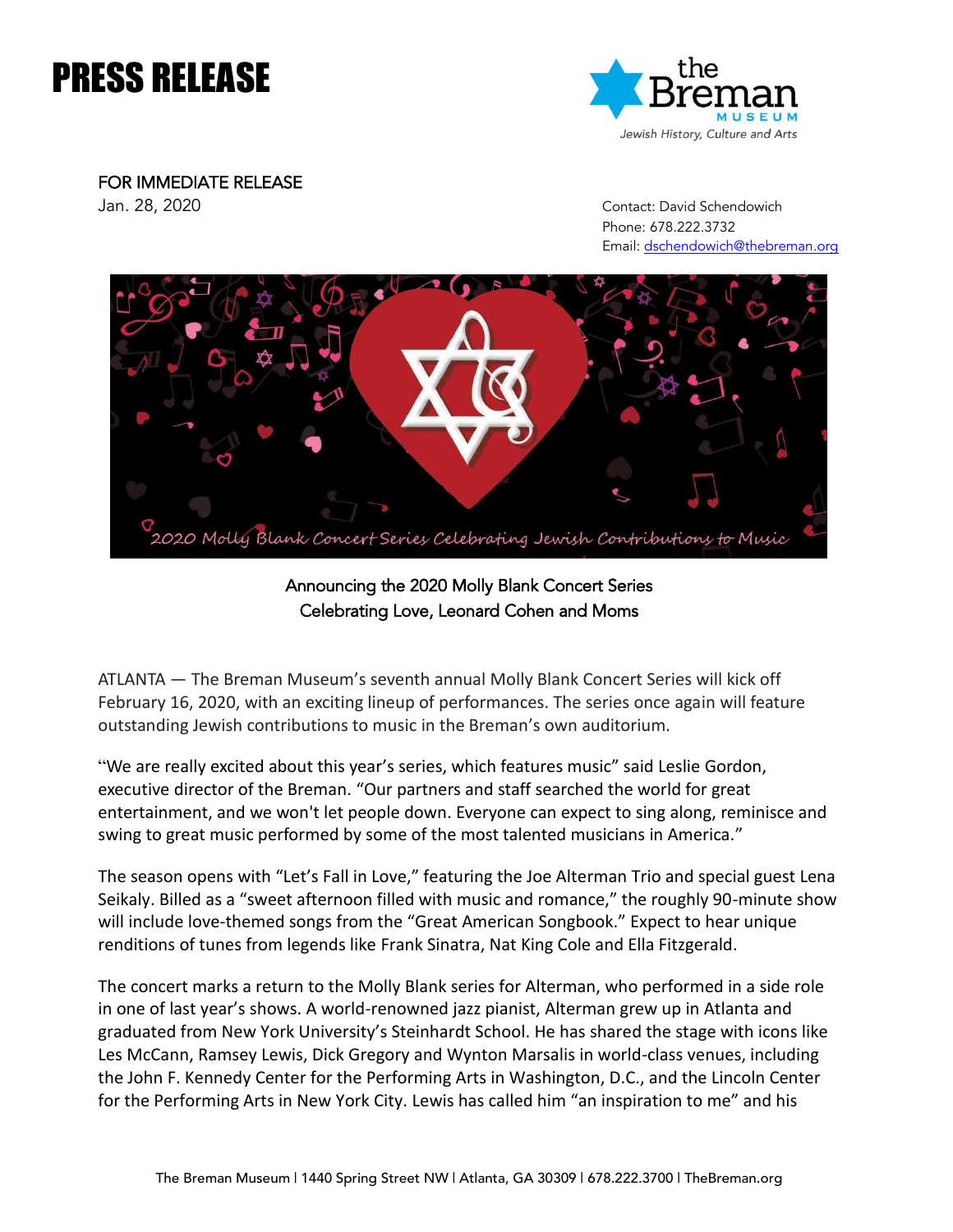*2020 Molly Blank Concert Series Celebrating Jewish Contributions to Music* Jan. 28, 2020

piano playing "a joy to behold." Alterman currently serves as executive director of the Atlanta Jewish Music Festival, which is partnering with the Breman in presenting the show.

"Let's Fall in Love" marks the Atlanta debut for Seikaly, a Palestinian singer from Washington. She and Alterman met several years ago when they were paired for a concert in Maryland.

"Lena is one of my favorite singers to work with," said Alterman. "She has a rare talent and is really special. She's an incredible singer who really knows how to tell a story."

The Washington Post calls Keikaly "one of the local jazz scene's most promising performers" and "one of the brightest voices in jazz." She performs frequently as a soloist alongside the city's top orchestras and choirs, has performed with her own trio at the Kennedy Center and other acclaimed venues and has taught and led workshops at several prestigious performing arts schools. The classically-trained operatic mezzo-soprano studied at the University of Maryland School of Music.

Rounding out the Joe Alterman Trio will be bassist Robby Handley and drummer Justin Chesarek, both based in Atlanta. "Robby and Justin are fabulous," said Alterman. "They're two of my favorite people and musicians."

To learn more about Alterman, visit [joealtermanmusic.com.](file://///breman-DC03/Marketing2/Events/2020/2020%20Molly%20Blank/joealtermanmusic.com/) To learn about Seikaly, visit [lenaseikaly.com.](http://www.lenaseikaly.com/)

The series continues on Sunday, April 26, 2020, with "Perla Batalla in the House of Cohen." Batalla, a Grammy-nominated singer-songwriter from Los Angeles, sang back up for Leonard Cohen. One of the most fascinating and enigmatic—if not the most successful—singersongwriters of the late 1960s, Cohen retained an audience across six decades of music-making and poetry. Batalla will share special songs and personal anecdotes from her time and travels on the road with her mentor, who passed away in November 2016.

"Perla Batalla is a gloriously rich mixture of backgrounds, and she brings them with her to the stage with her gorgeous voice full of love, life, mournfulness and joy," according to [NoHoartsdistrict.com.](https://nohoartsdistrict.com/) "It's a heady combination and one that works to perfection with Cohen's particular gifts."

Batalla has toured the world with her tribute to the legend, whom she credits for helping to launch her career. Comfortable speaking both English and Spanish, she has earned critical acclaim for her "unique voice" and "culture-merging compositions." Batalla has recorded seven albums, been featured in films and television, and performed in some of the world's most celebrated venues.

To learn more about Batalla, visit perla.com.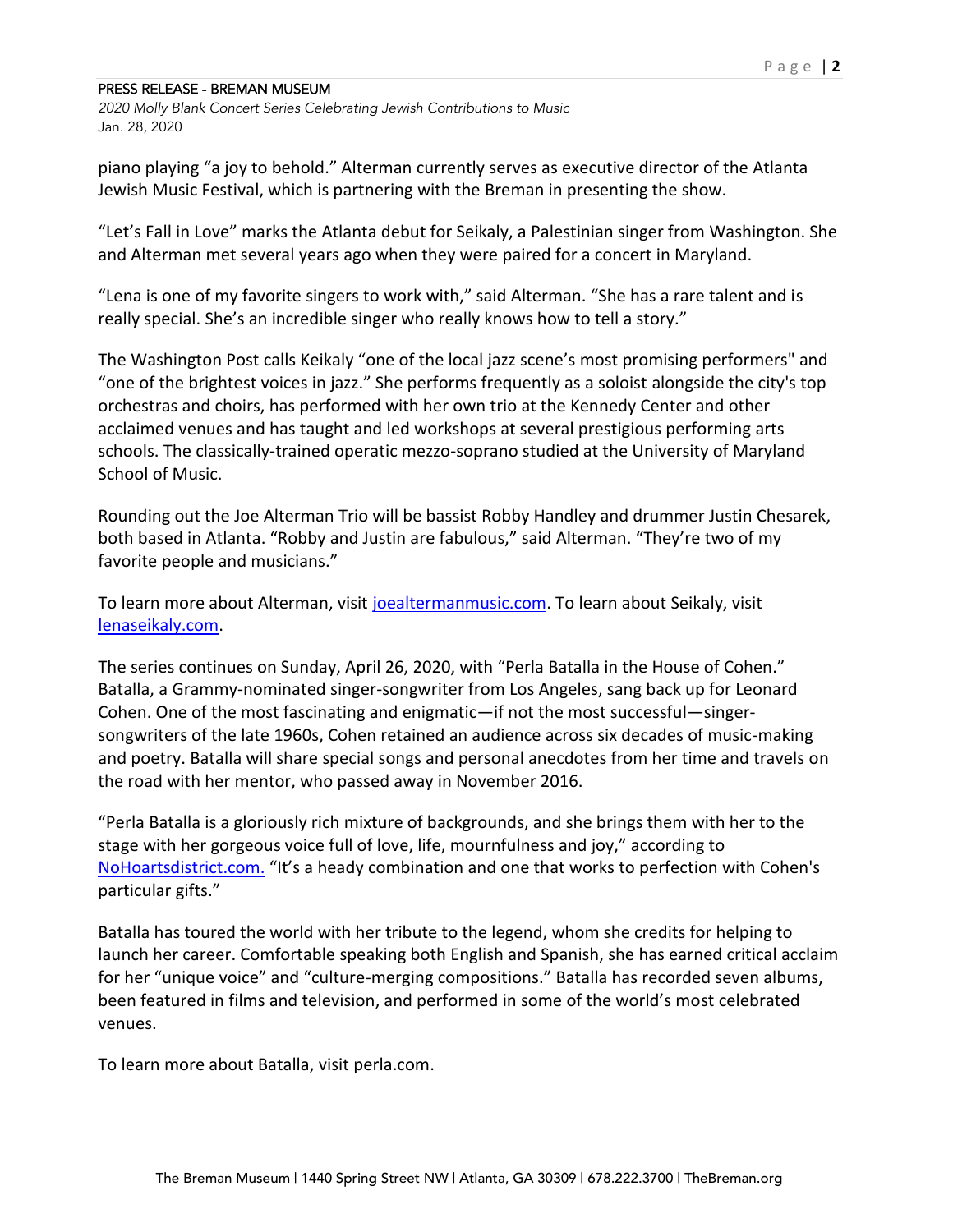*2020 Molly Blank Concert Series Celebrating Jewish Contributions to Music* Jan. 28, 2020

Finally, the Breman will celebrate Mother's Day on Sunday, May 10, 2020, with "On the Sunny Side of the Street: The Songs of Dorothy Fields." A lyricist and author, Fields became one of the few women who worked in the 1920s and 1930s songwriting field to create multiple standards in musical theater. As a lyricist, Fields wrote with Jerome Kern. As a librettist, she wrote the book for Annie Get Your Gun and collaborated with Irving Berlin. Across her career, she worked closely with many more Broadway greats, including Fred Astaire, Oscar Hammerstein II, Ethel Merman, Cole Porter, Bill "Bojangles" Robinson, Richard Rodgers and Gwen Verdon.

"Unlike many peers, Fields managed to stay relevant late into her career, through the 1960s, writing Sweet Charity along with Neil Simon and Cy Coleman, and Bob Fosse directing the show," said Adam Koplan, a New York City and Atlanta-based writer/director and the founding artistic director of The Flying Carpet Theatre Company. "When the Songwriters' Hall of Fame began its induction ceremonies in 1971, it included some of the most well-known names in American music: Duke Ellington, Ira Gershwin and Alan Jay Lerner. The only woman in the group was Dorothy Fields."

Koplan, who has directed numerous productions in Atlanta, including several at the Breman, over the years, is writing, directing and coproducing the show with Atlanta Audible. If not for Fields, he said, we wouldn't have some of the best-known songs in American theater.

The concert will blend songs as well as amusing and poignant anecdotes, painting a picture of Fields' genius and trailblazing accomplishments. The cast and band, featuring seven accomplished local musicians and musical theater veterans, will play classic tunes from her song list, such as "On the Sunny Side of the Street," "The Way You Look Tonight," "You Can't Get a Man With A Gun," "Big Spender" and "If My Friends Could See Me Now."

Each concert in the series will be preceded by a reception with refreshments and will be followed by a meet-and-greet session with the performers. The receptions will start at 4 p.m., with the performances at 5 p.m.

*The Molly Blank Concert Series is made possible by the Molly Blank Fund of the Arthur M. Blank Family Foundation.*

Tickets and Information: https://www.thebreman.org/Events/2019-Molly-Blank-Concert-Series or call 678-222-3700.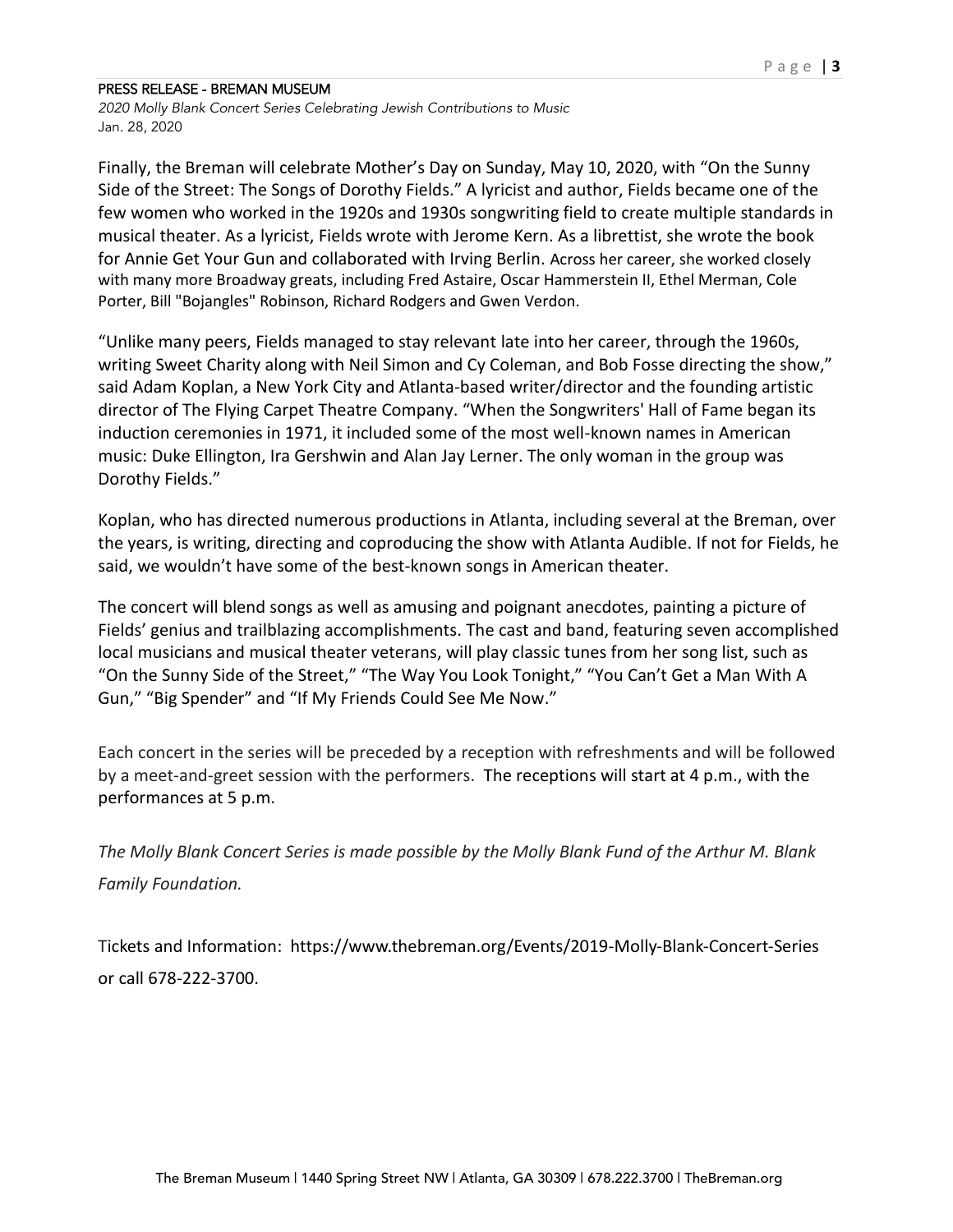*2020 Molly Blank Concert Series Celebrating Jewish Contributions to Music* Jan. 28, 2020

### **About the William Breman Jewish Heritage Museum**

The Breman Museum, a preeminent cultural center in the Southeast, connects people of all backgrounds in understanding and appreciation of Jewish history, culture and arts. Its midtown Atlanta location hosts a permanent Holocaust exhibition highlighting the resilience of local survivors as well as comprehensive archives on Southern Jewish History, the most extensive of their kind. The museum's galleries are a showcase for exclusive exhibitions and compelling displays. Known for its events, concerts, lectures, genealogy resources, educational workshops and enlightening tours for visitors of all ages, the Breman Museum welcomes the public to view its galleries Sunday through Thursday 10 a.m. – 5 p.m. and Friday 10 a.m. - 4 p.m.

*####*

**Graphic Assets and Photographs:** <https://bit.ly/2tCUb4t>

## **CONTACT:**

David Schendowich Director of Marketing & Communications William Breman Jewish Heritage Museum 1440 Spring Street Atlanta, GA 30309 [dschendowich@thebreman.org](mailto:dschendowich@thebreman.org) 678.222.3732